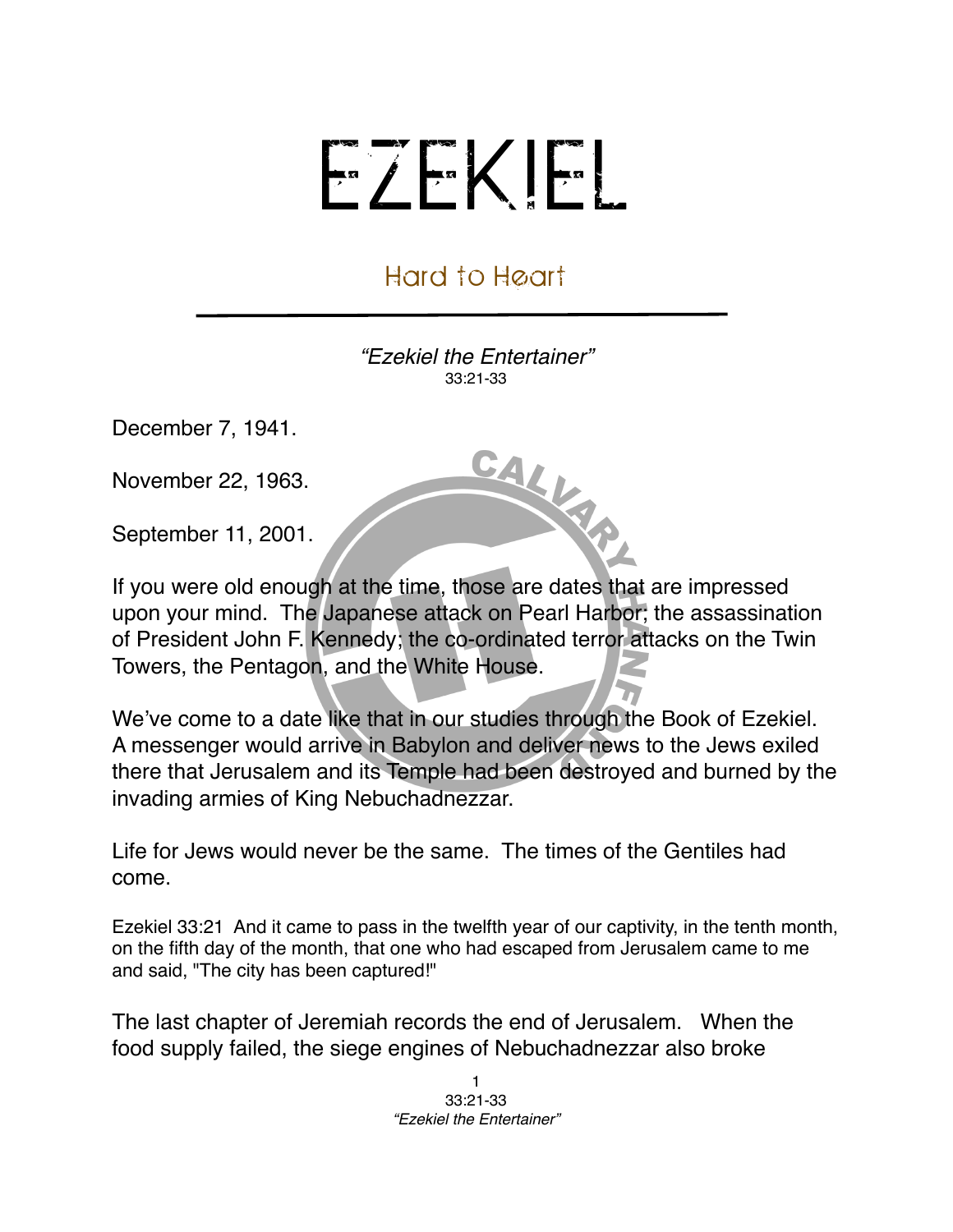through the city walls, and the siege was over. Most of the survivors were packed off to Babylon, but the poorest of the poor were left in the land.

Listen to these descriptions of the final days of Jerusalem from the Book of Lamentations.

Lamentations 1:11 All her people groan seeking bread; they have given their precious things for food to restore their lives themselves. "See, O Lord, and look, for I am despised."

Lamentations 2:11-12 My eyes fail because of tears, my spirit is greatly troubled; my heart is poured out on the earth because of the destruction of the daughter of my people, when little ones and infants faint In the streets of the city. They say to their mothers, "Where is grain and wine?" As they faint like a wounded man in the streets of the city, as their life is poured out on their mothers' bosom.

Lamentations 2:19-20 "Arise, cry aloud in the night at the beginning of the night watches; pour out your heart like water before the presence of the Lord; lift up your hands to Him for the life of your little ones who are faint because of hunger At the head of every street. See, O Lord, and look! With whom have You dealt thus? Should women eat their offspring, the little ones who were born healthy? Should priest and prophet be slain in the sanctuary of the Lord?

Lamentations 4:4-5 The tongue of the infant cleaves to the roof of its mouth because of thirst; the little ones ask for bread, but no one breaks it for them. Those who ate delicacies are desolate in the streets; those reared in purple embrace ash pits.

Lamentations 4:8-10 Their appearance is blacker than soot, they are not recognized in the streets; Their skin is shriveled on their bones, it is withered, it has become like wood. Better are those slain with the sword than those slain with hunger; for they pine away, being stricken for lack of the fruits of the field. The hands of compassionate women boiled their own children; they became food for them because of the destruction of the daughter of my people.

We believe the date to be the 9th of Av 586BC. If you consult Jewish resources, they list a number of tragedies that occurred on the 9th of Av throughout history:

- 1. The sin of the spies caused God to decree that the children of Israel who left Egypt would not be permitted to enter the Promised Land.
- 2. The first Temple was destroyed by Nebuchadnezzar.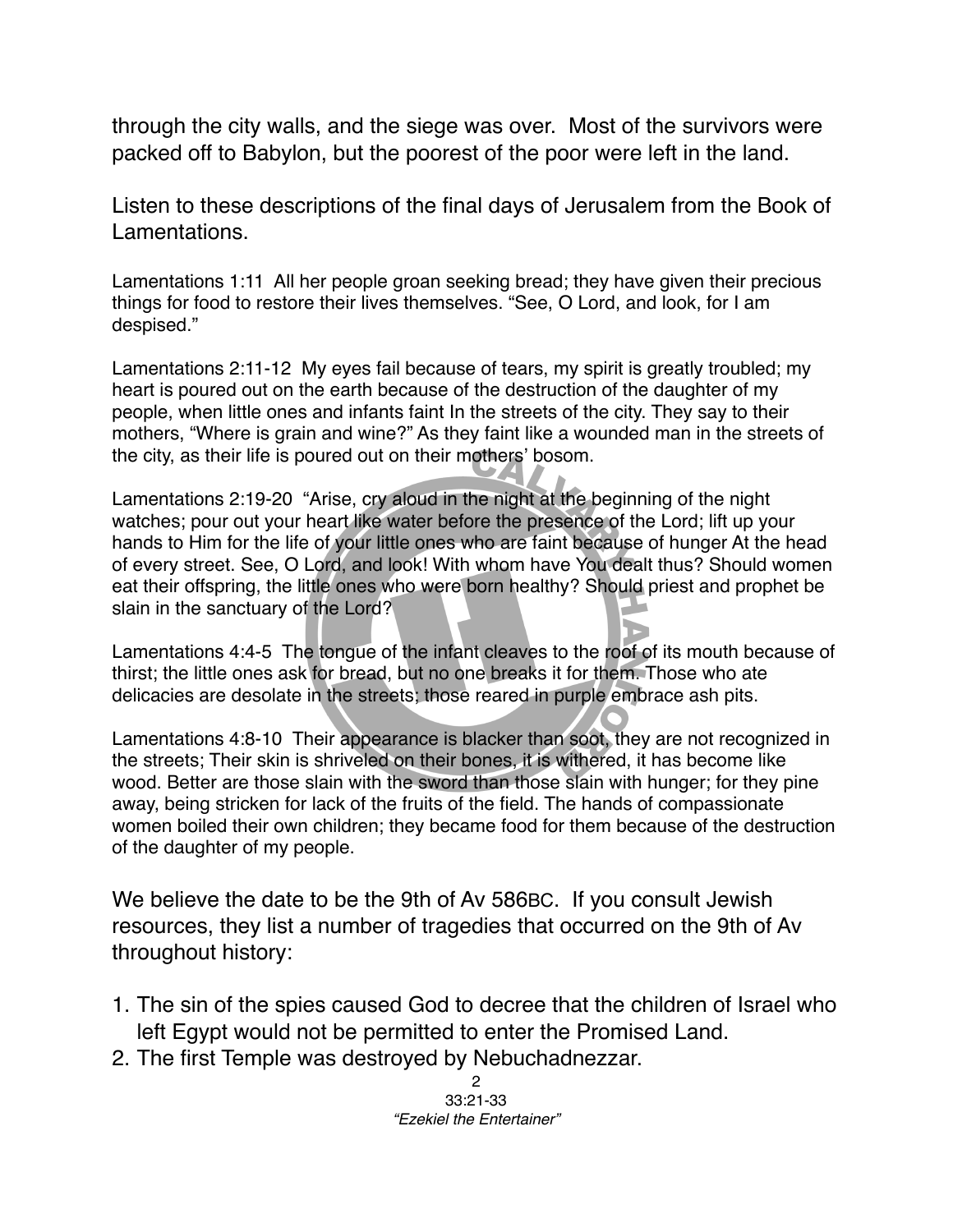- 3. The second Temple was destroyed by Titus in 70AD.
- 4. Betar, the last fortress to hold out against the Romans during the Bar Kochba revolt in the year 135AD, fell, sealing the fate of the Jewish people.
- 5. One year after the fall of Betar, the Temple area was plowed.
- 6. In 1492, King Ferdinand of Spain issued the expulsion decree, setting the 9th of Av as the final date by which not a single Jew would be allowed to walk on Spanish soil.

The messenger arrived with the news some months later. Ezekiel was privy to the fall of Jerusalem before the messenger arrived.

Ezekiel 33:22 Now the hand of the Lord had been upon me the evening before the man came who had escaped. And He had opened my mouth; so when he came to me in the morning, my mouth was opened, and I was no longer mute.

Ezekiel had been a voluntary mute for the past seven years. He only spoke when God gave him a message. But the night before the messenger arrived with the news of Jerusalem's final fall, Ezekiel was relieved of his muteness and spoke six distinct messages from here through 39:29.

In verses twenty-three through twenty-nine he spoke about the Jews back in Judah.

Ezekiel 33:23 Then the word of the Lord came to me, saying:

Ezekiel 33:24 "Son of man, they who inhabit those ruins in the land of Israel are saying, 'Abraham was only one, and he inherited the land. But we are many; the land has been given to us as a possession.'

The reference to Abraham is what we call the Abrahamic Covenant. It is the promise to Abraham, recorded in Scripture, that God would make of him a nation that would bless the entire world. The Jerusalem Jews were complaining that God could not expel them from Jerusalem without violating His promise.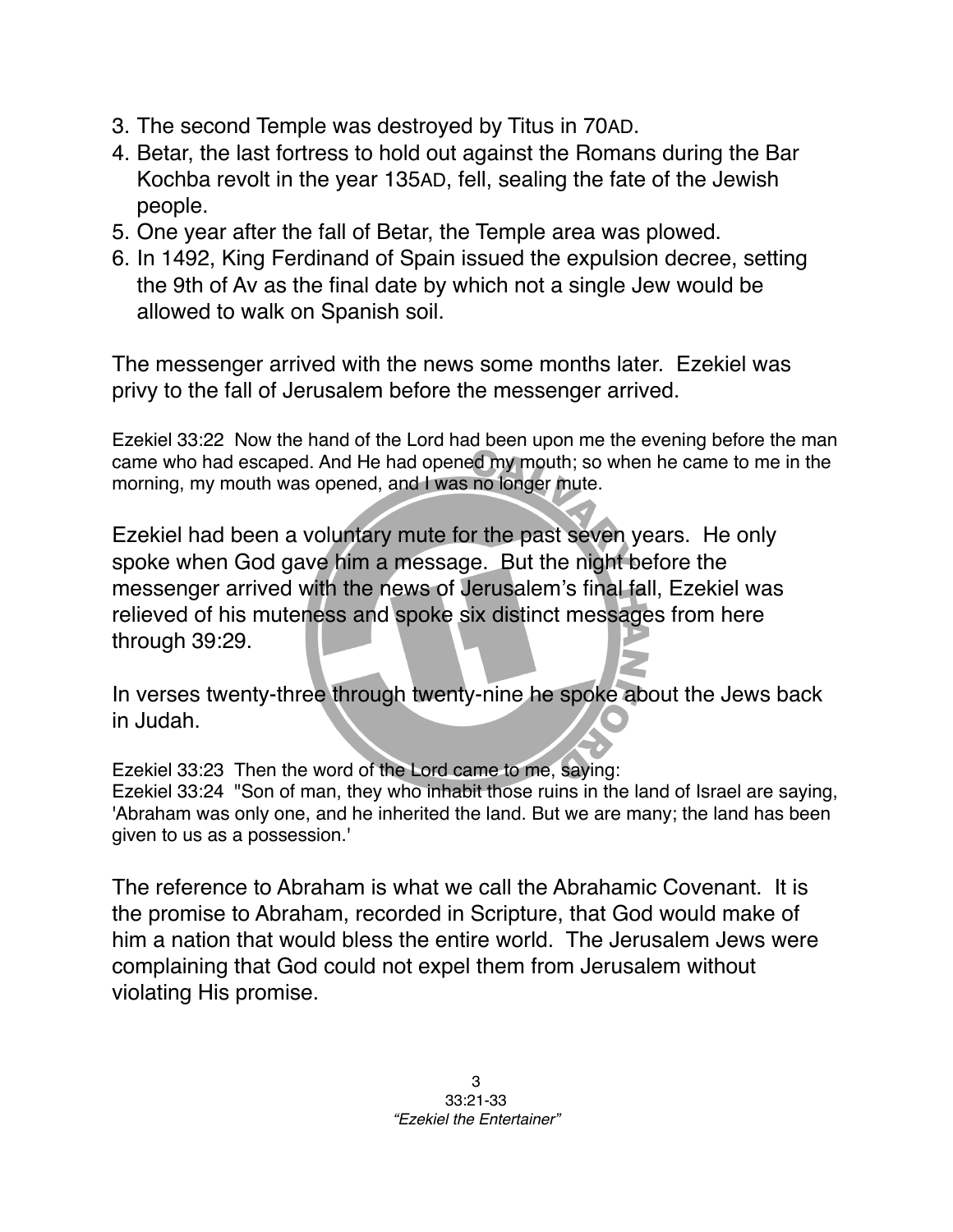I guess they were ignoring the Mosaic Covenant, what we call the Law, in which God explained that they must walk in obedience to Him if they were to appropriate all the blessings promised to Abraham.

They were counting on heredity. God was looking upon the heart.

God had not, and has not, abandoned His promises to Abraham and his descendants. He is not through with Israel as His chosen people. He is dealing with them even as we speak, having brought them back into their land.

During the seven years of the Great Tribulation God will turn the hearts of the Jews back to Him. They will receive Jesus as their Messiah. He will return in His Second Coming and establish the Kingdom of God for a thousand years. Then all those promises will be literally fulfilled.

In the mean time, Israel is a blessing to the nations of the world in that through the Jews the Savior has come to offer all men everywhere eternal life.

Ezekiel 33:25 "Therefore say to them, 'Thus says the Lord God: "You eat meat with blood, you lift up your eyes toward your idols, and shed blood. Should you then possess the land?

Ezekiel 33:26 You rely on your sword, you commit abominations, and you defile one another's wives. Should you then possess the land?" '

The Jews in Jerusalem were openly breaking God's Law. Their heredity put them in a privileged position, for sure, to have the Law. But it was always the heart of obedience God desired.

Ezekiel 33:27 "Say thus to them, 'Thus says the Lord God: "As I live, surely those who are in the ruins shall fall by the sword, and the one who is in the open field I will give to the beasts to be devoured, and those who are in the strongholds and caves shall die of the pestilence.

Ezekiel 33:28 For I will make the land most desolate, her arrogant strength shall cease, and the mountains of Israel shall be so desolate that no one will pass through.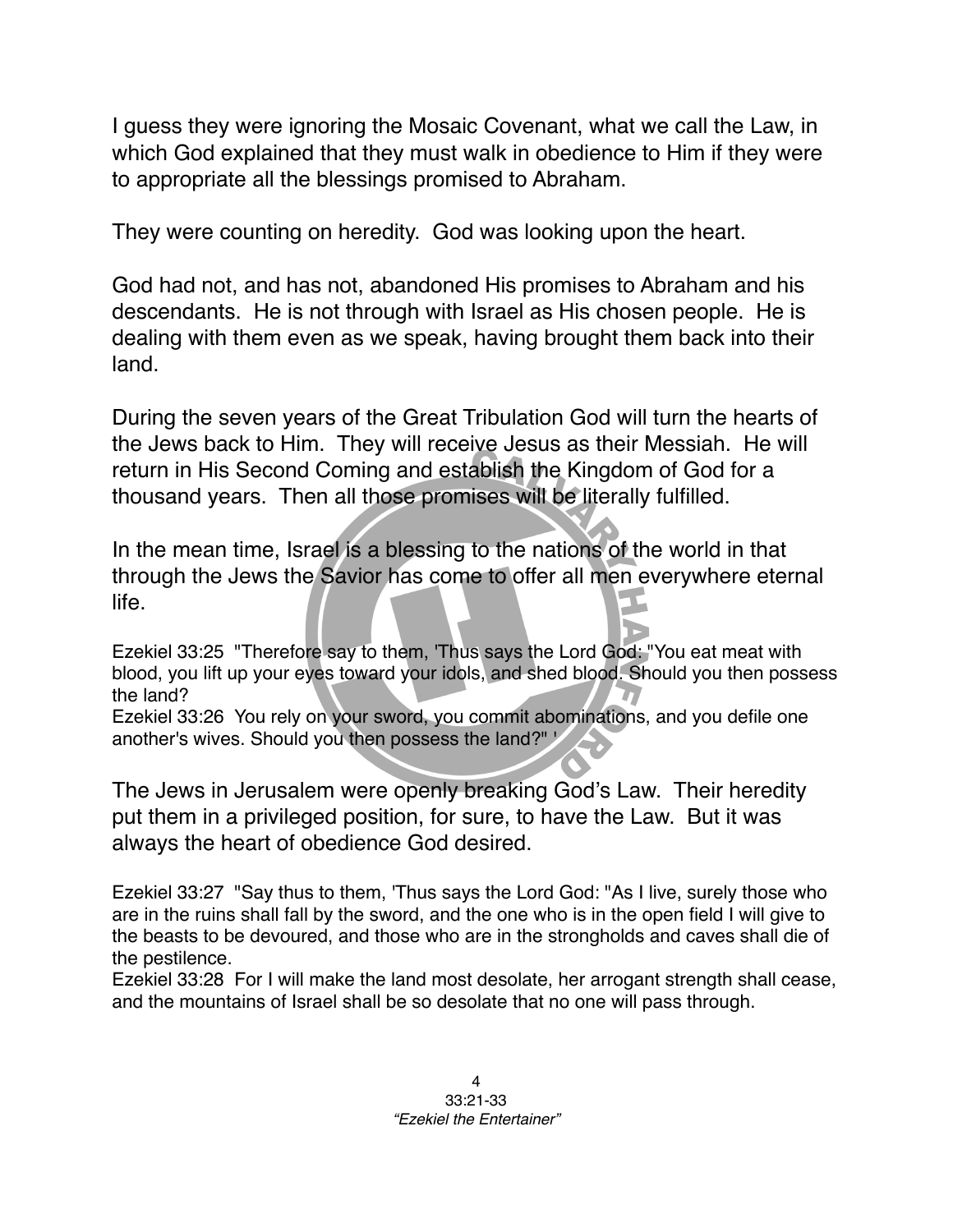The inhabitants of Judah refused to repent. Jerusalem would fall. In fact, by the time Ezekiel spoke these words, it had already fallen.

So why speak to Judah as if they could hear, as if the fall was imminent not over?

Well, Ezekiel was speaking to the exiles in Babylon by the River Kebar as if he were delivering a final message to their relatives and countrymen back in the land. In just a few hours the exiles would hear that Jerusalem had fallen. They would remember Ezekiel's message to Judah and it would put the ruin of their homeland into perspective.

Ezekiel 33:29 Then they shall know that I am the Lord, when I have made the land most desolate because of all their abominations which they have committed." '

The people left in Judah refused to obey the Lord. He had no alternative but to discipline them. In their case, since God was dealing with them as a nation, discipline meant being besieged and finally overrun by another nation.

It was the only way they would ultimately, finally turn to God.

We have the benefit of hindsight and history. What should absolutely amaze us is that God has kept His people a distinct ethnic group and that they are back in their land. It is nothing short of a miracle. Or a series of miracles.

In verses thirty through thirty-three God speaks to Ezekiel about his fellow exiles.

Ezekiel 33:30 "As for you, son of man, the children of your people are talking about you beside the walls and in the doors of the houses; and they speak to one another, everyone saying to his brother, 'Please come and hear what the word is that comes from the Lord.'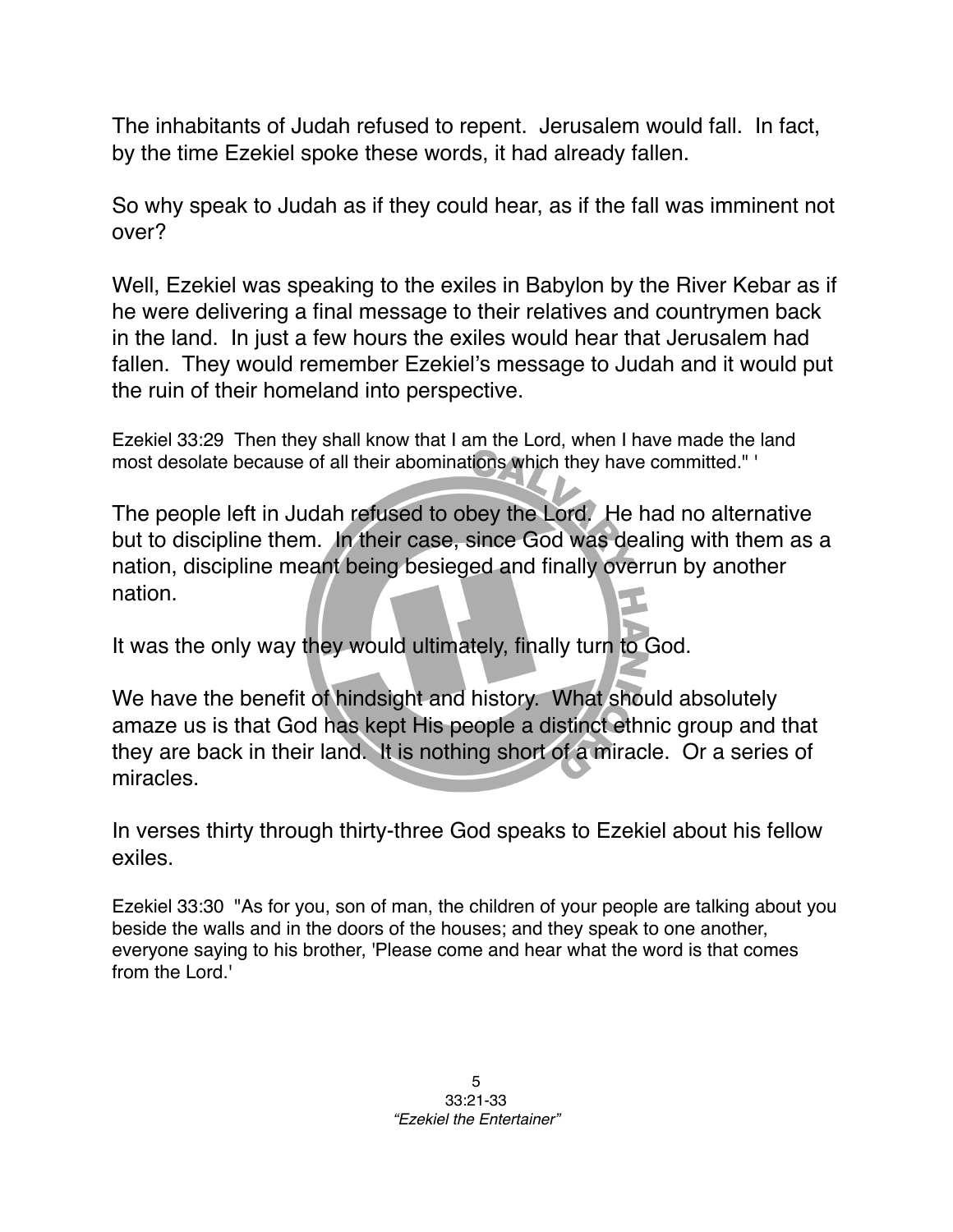Ezekiel was all the rage! Everyone was talking about him to their neighbors. They were encouraging one another to "come and hear what the word is that comes from the Lord."

Don't get too excited yet!

Ezekiel 33:31 So they come to you as people do, they sit before you as My people, and they hear your words, but they do not do them; for with their mouth they show much love, but their hearts pursue their own gain.

We would summarize this by quoting the Book of James and say they were hearers of the Word but not doers of the Word.

The exiles heard the Word through Ezekiel. They talked about themselves as if it made a difference in their lives. Yet on a day-to-day basis their "hearts pursue[d] their own gain."

The phrase, "pursue their own gain," is translated by some, "covetousness," and by others, "all they care about is making money and getting ahead."

In other words, they were pursuing materialism, living a material life. If you looked at their goals and their plans, they were all worldly. The only thing spiritual they were doing was listening to Ezekiel.

We certainly do not want to be hearers and not doers! Are we? Take a look at your goals and your plans. Are they material, or spiritual? I mean your life goals, not just your goal everyday to read the Word and pray and get to church.

Ezekiel 33:32 Indeed you are to them as a very lovely song of one who has a pleasant voice and can play well on an instrument; for they hear your words, but they do not do them.

Ezekiel was religious entertainment for them!

This sounds like a checklist for choosing a church to attend: